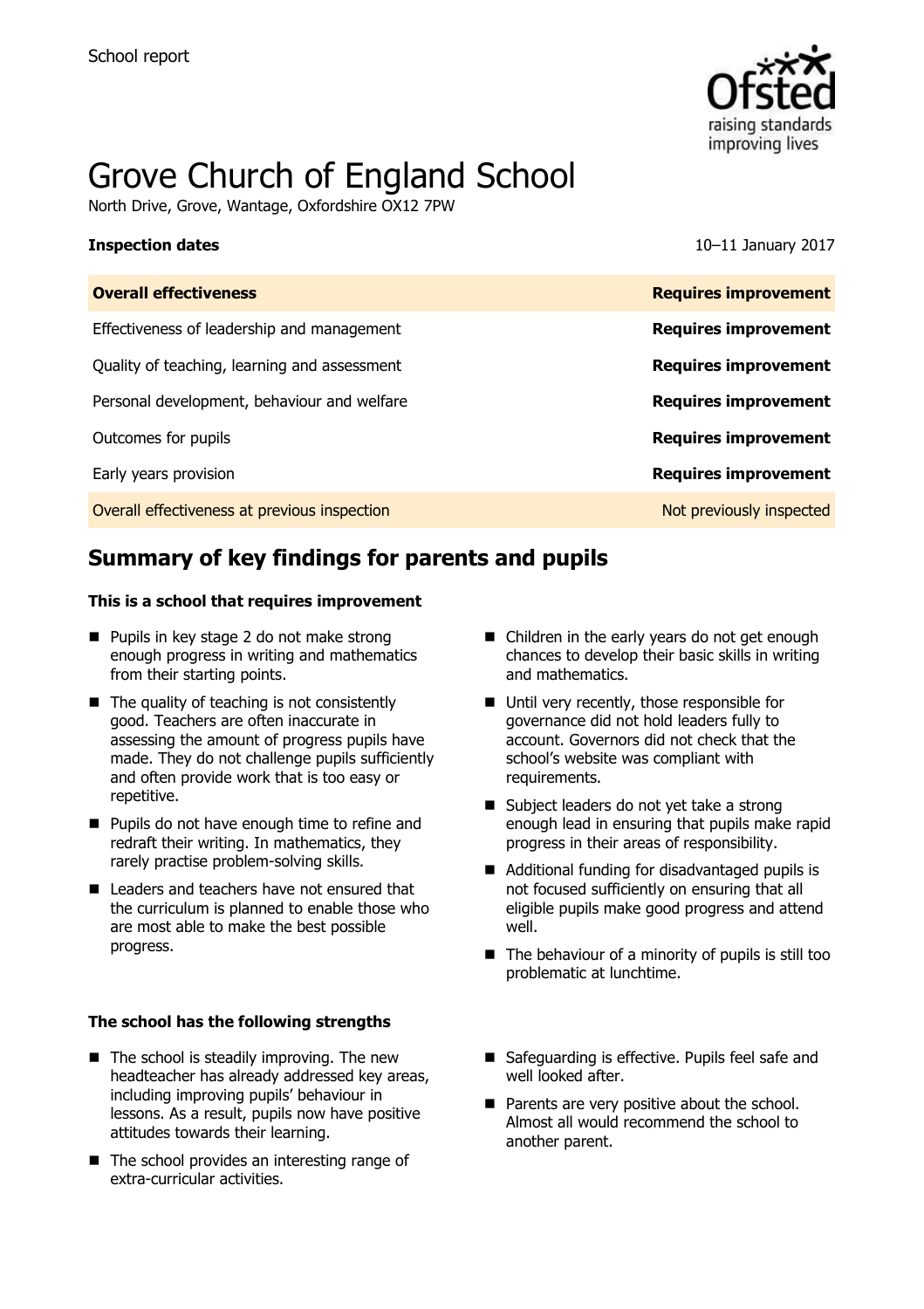

# **Full report**

### **What does the school need to do to improve further?**

- Increase the rates of progress in key stage 2, particularly in writing and mathematics, by:
	- ensuring that teachers accurately assess pupils' progress and then make effective use of that information to plan work that meets pupils' needs
	- ensuring that staff have high expectations of pupils and challenge them appropriately
	- giving pupils more opportunities to refine their writing
	- providing more problem-solving activities in mathematics and ensuring that there is less repetition of the same content in the different year groups
	- giving children in the early years more opportunities to practise their writing and mathematical skills so they are better prepared for their learning in Year 1.
- **IMPROVE the effectiveness of leadership and management by:** 
	- developing the role of subject leaders so that they are more accountable for the progress of pupils within their areas of responsibility
	- carefully tracking pupil premium expenditure to ensure that the money is better used to improve the rates of attendance and outcomes of all disadvantaged pupils
	- improving the behaviour of a minority of pupils at lunchtime
	- ensuring that the curriculum is carefully adapted to enable the most able pupils to accelerate their progress
	- making sure that the website is compliant with the Department for Education's requirements for academy schools
	- ensuring that those responsible for governance have the skills to challenge school leaders effectively.

An external review of the school's use of pupil premium funding should be undertaken in order to assess how this aspect of leadership and management may be improved.

An external review of governance should be undertaken to assess how this aspect of leadership and management may be improved.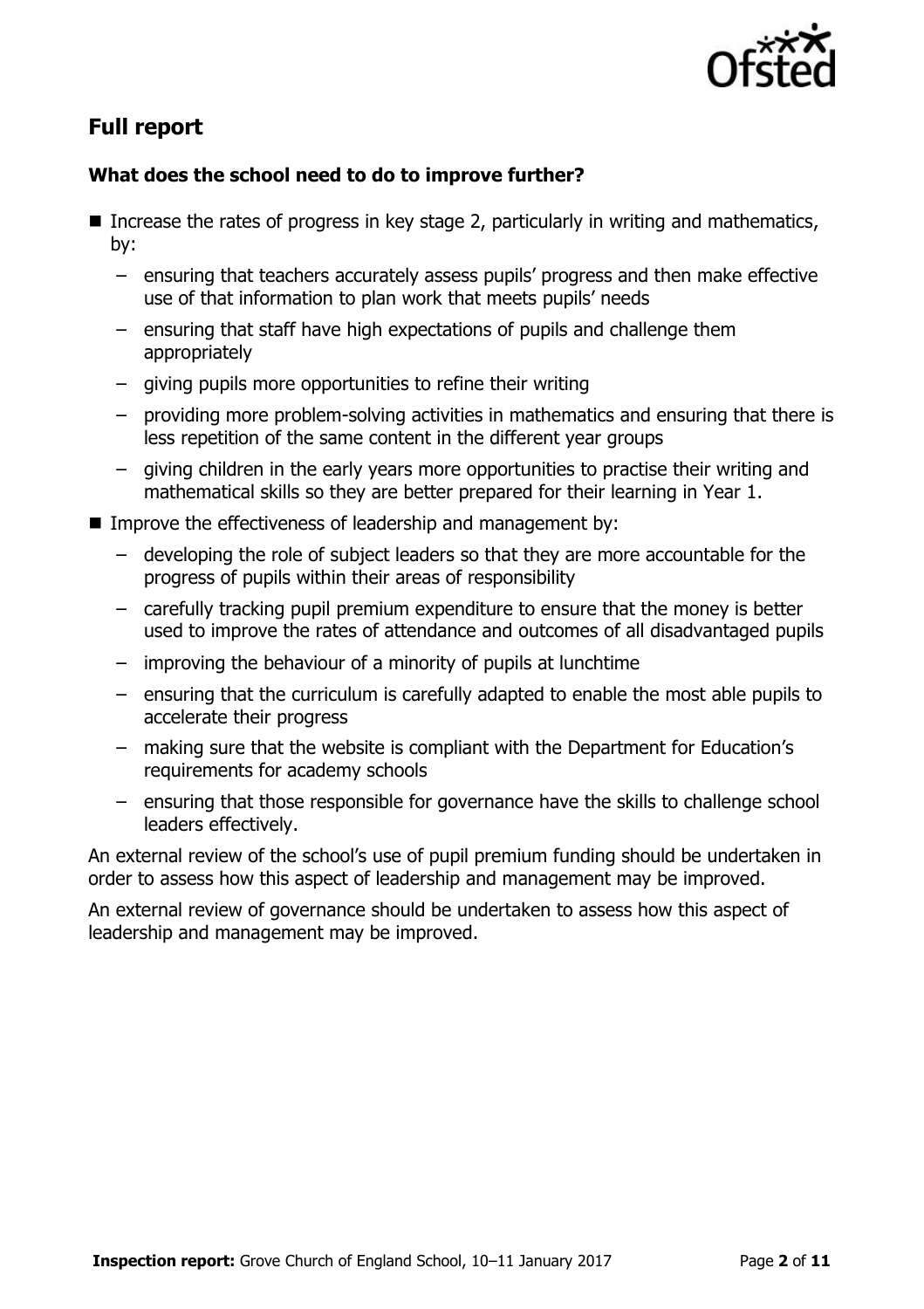## **Inspection judgements**

### **Effectiveness of leadership and management Requires improvement**

- Leadership and management require improvement because rates of pupils' progress and the quality of teaching and assessment are not consistently good in key stage 2.
- Senior leadership is new. The headteacher has only been in post for two terms. She has already made significant changes, such as improving behaviour in lessons. However, there has been insufficient time to implement all the necessary improvements for the school to be good.
- Subject leaders, some of whom are new in post, are not yet accountable enough for the progress of pupils within their areas of responsibility. They do not check that teachers are accurate when recording how much progress pupils have made. Consequently, pupils make inconsistent progress, particularly in writing and mathematics.
- Additional funding for disadvantaged pupils is not well enough used to improve the outcomes of all eligible pupils. The school is acting quickly to rectify this situation. However, currently, while some disadvantaged pupils make exceptionally strong progress, others make relatively slow progress.
- The leadership of special educational needs and/or disabilities and use of funding are effective because pupils receive appropriate additional interventions that support them well. However, the progress of some pupils who have special educational needs and/or disabilities is hampered by the broader issues affecting pupils' progress overall.
- The curriculum meets the needs of most pupils and effectively promotes their spiritual, moral, social and cultural development. However, for those who are most able, the curriculum has not been sufficiently adapted. This means that often most-able pupils cannot make the accelerated progress that they are capable of achieving. There are very few examples where teachers have provided additional, challenging work to help most-able pupils to deepen their knowledge and understanding.
- **Pupils are given a clear awareness of British values. They say how much they enjoy** learning about other cultures. Pupils show respect and tolerance to those who have faiths and beliefs that are different from their own.
- There is a good range of extra-curricular activities. This has a positive impact on pupils' personal development and progress. Pupils spoke with enthusiasm about the range of trips that they had enjoyed and how this had enhanced their understanding of subjects such as history and geography. For example, pupils were able to talk knowledgeably about their visit to Stonehenge.
- All levels of leadership are determined to ensure that the school rapidly becomes good. Leaders have an accurate view of the school and have identified the main priorities that need improvement.
- **Parents are supportive. They speak positively about the changes the new headteacher** has implemented. They praise both teaching and office staff and say that the school responds quickly if they have any concerns. The majority of parents who responded to the online questionnaire, Parent View, would recommend the school to another parent.

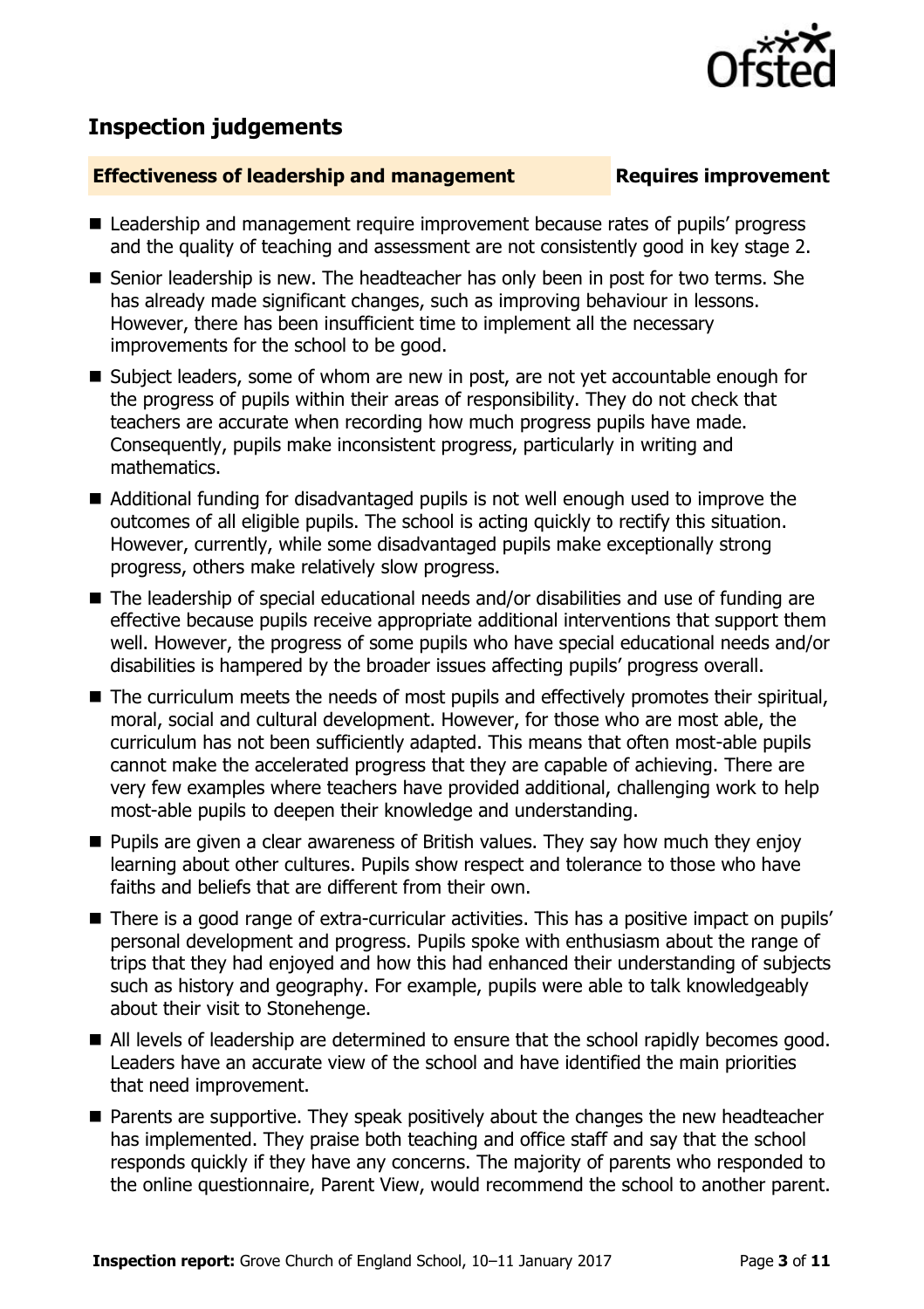

■ Additional government funding to promote sport and physical education in primary schools is used successfully. Funding provides for both after-school activities and activities during lunchtimes. Participation rates in team sports such as football and netball have increased.

### **Governance of the school**

- Governance is developing. At the time of the inspection, recent changes had been made by the school to improve the quality of governance. This is because leaders recognised that governance needed to provide greater challenge and support. However, it is too early to measure the impact of these changes.
- Minutes of previous governing body meetings show a lack of understanding regarding where progress was strongest and weakest for all groups of pupils. Some responsibilities, such as monitoring the school's website, have been overlooked. Too often, governors have relied heavily on the information the headteacher has provided.
- Governors make sure that the school meets all the statutory requirements regarding safeguarding. They often attend training with staff to ensure that their own skills are kept up to date.

### **Safeguarding**

- $\blacksquare$  The arrangements for safeguarding are effective.
- **Pupils say that they feel safe in the school. Parents said that they are happy that the** school does all it can to ensure that their children are well looked after. The school works well with a range of outside agencies to ensure that pupils receive effective support.
- Policies and procedures regarding child protection are regularly updated. Staff are ever-vigilant and well trained to ensure the well-being of pupils.
- Staff are very aware of all the issues that can affect pupils. They ensure that even the youngest children understand about e-safety and how to protect themselves online.

### **Quality of teaching, learning and assessment Requires improvement**

- Teaching is not consistently good in key stage 2. It does not enable all pupils to make effective progress. Staff do not have high enough expectations regarding what pupils can achieve.
- Assessment systems that track the amount of progress pupils make have only been recently introduced. Many teachers have not yet acquired the skills to be accurate in their judgements of pupils' progress. Consequently, teachers are often too generous and incorrectly record that pupils are making accelerated progress. Because of this, teachers often do not plan work that is of the right level of difficulty to fully challenge pupils and meet their different needs.
- $\blacksquare$  The teaching of phonics has improved. Throughout key stage 1, pupils are making good progress in their understanding of letters and sounds. Older pupils, especially those who need to catch up, are carefully and effectively taught reading and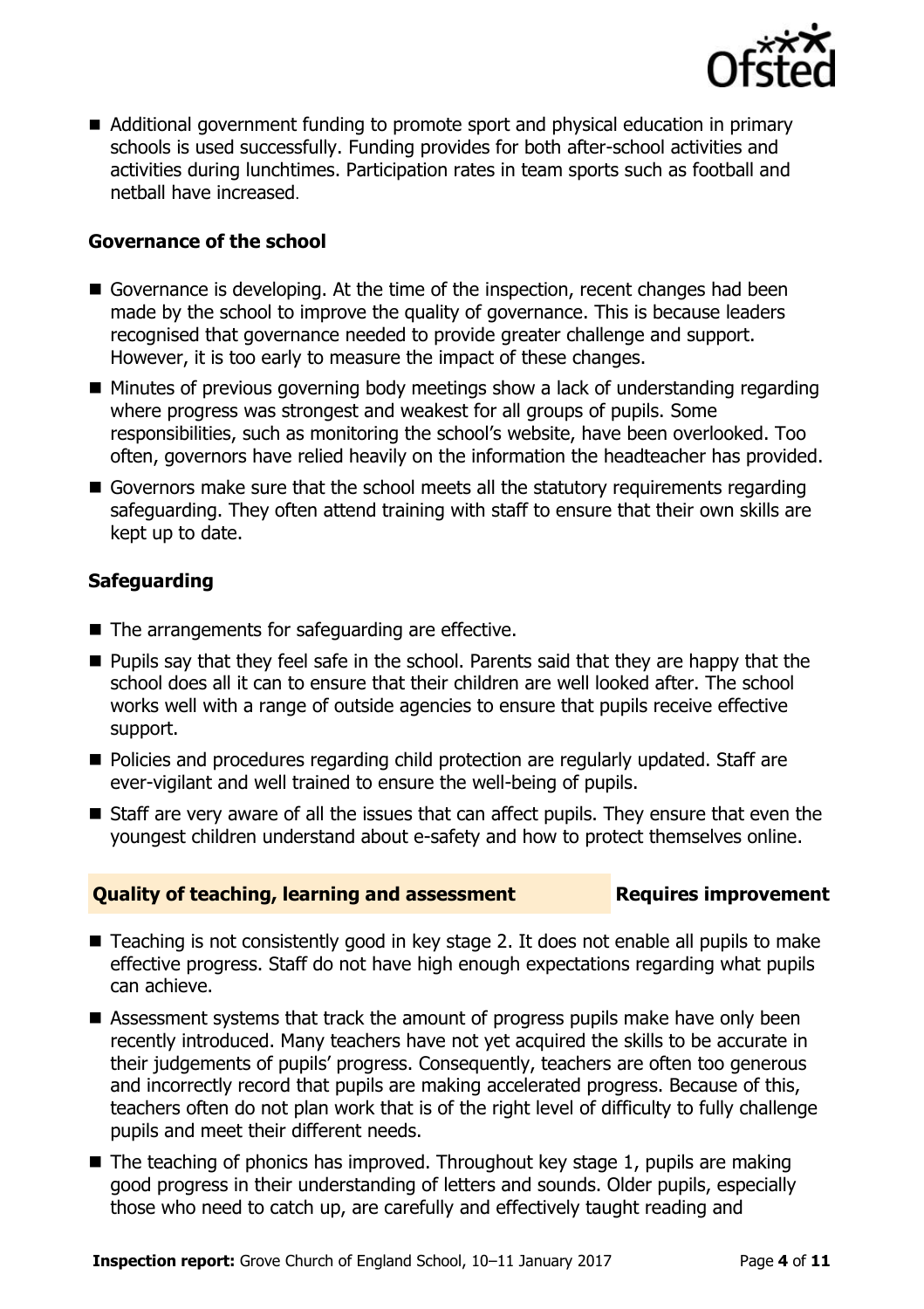

comprehension skills. All pupils are encouraged to read widely and often.

- **Pupils are very positive about their learning. One pupil expressed the views of many** when he said, 'Staff support us with our learning and teachers work hard to find different ways to help us understand.'
- Teaching assistants work well with pupils, particularly with those who have special educational needs and/or disabilities. They provide additional help and support both in and out of lessons.
- Teaching in some subjects is more effective. This is because teachers plan lessons that are interesting and challenging. For example, in science, pupils engage well with the opportunities teachers provide for them to conduct experiments and record their findings.

### **Personal development, behaviour and welfare Fig. 2.1 Requires improvement**

### **Personal development and welfare**

- The school's work to promote pupils' personal development and welfare requires improvement.
- While overall attendance is in line with the national average, the attendance of pupils who are eligible for the pupil premium is below average. This has a negative impact on the progress these pupils make, as well as affecting their understanding of what it is like to be a successful learner. The school is starting to address this issue, but as yet has had limited success.
- Staff are very caring and meet pupils' emotional needs well. In both lessons and assemblies, pupils are encouraged to think about how they are feeling and to report any worries or concerns. Pupils say that their teachers are very friendly and understanding.
- Pupils are encouraged to eat healthily. They understand about the different food groups. They enjoy tending the vegetable plot in the summertime.
- The before- and after-school clubs are well attended. Pupils enjoy the chance to play and chat with their friends in a warm and safe environment.

### **Behaviour**

- The behaviour of pupils requires improvement.
- $\blacksquare$  The behaviour in the playground of a minority of pupils is not always appropriate. Despite recent improvements, the behaviour of a few pupils is not good enough.
- **Pupils say that behaviour has improved since the arrival of the new headteacher. In** lessons, there is a calm and purposeful atmosphere for learning. Pupils settle quickly to tasks and listen carefully to what the teacher has to say. They were proud to show their work and explain to inspectors what they were learning.
- **Pupils say that bullying is rare. They say that they would go to an adult if they had any** concerns. They are confident that any issues would be quickly sorted out. Pupils know about the different types of bullying, including cyber-bullying.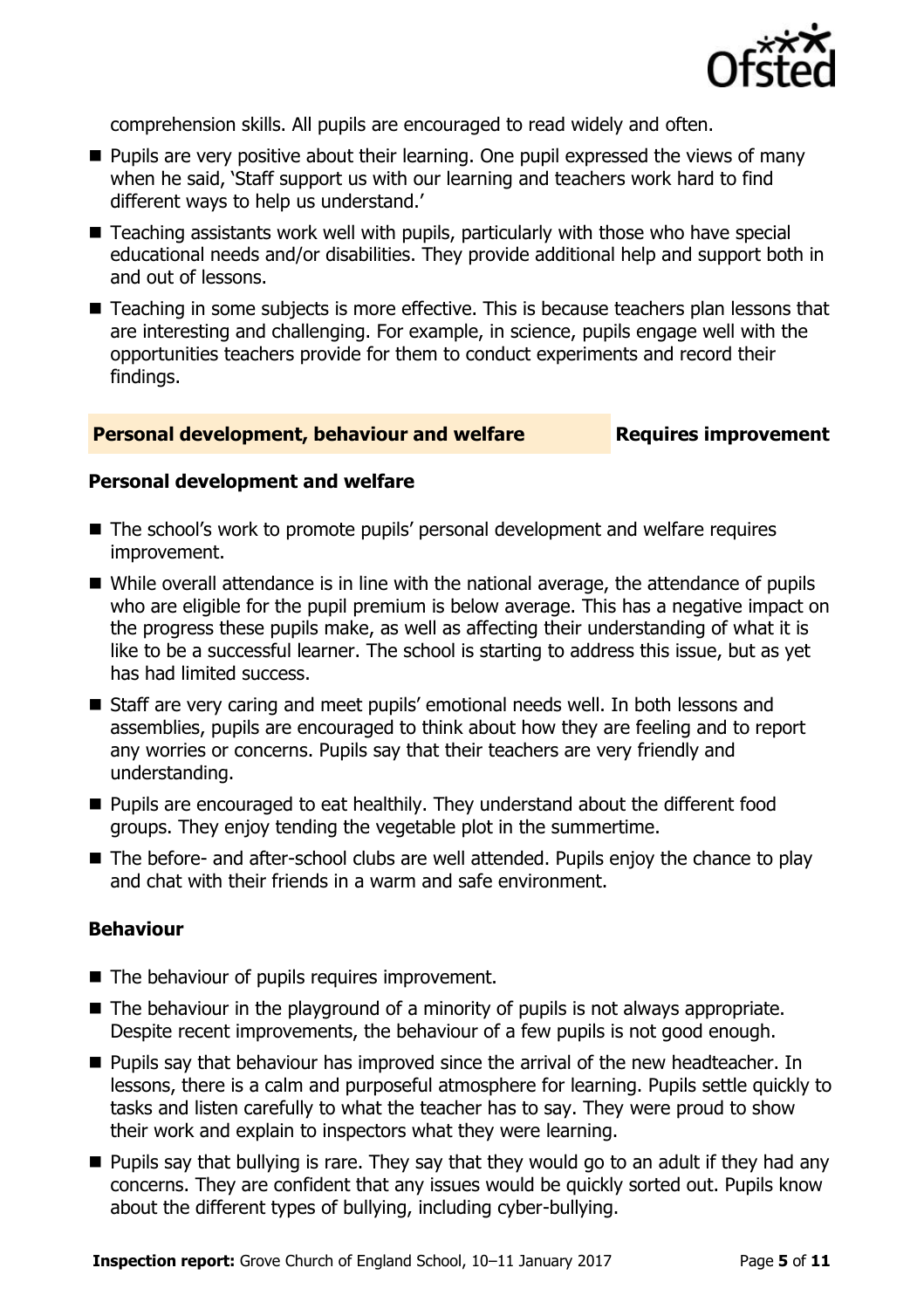

### **Outcomes for pupils Requires improvement**

- **Pupils in key stage 2, from their different starting points, make inconsistent progress.**
- $\blacksquare$  In writing, progress is often slow because pupils do not refine and improve what they have written.
- In mathematics, progress is often not fast enough because pupils are sometimes provided with work that they already know and understand. For example, pupils' books in Years 3, 4 and 5 showed that they had revisited the same mathematical concepts without any further deepening of knowledge. Pupils have very few opportunities to apply their mathematical skills to solve everyday problems.
- Over time, pupils make better progress in reading across the school. Most are developing proficient reading skills. The dip in results in the Year 1 phonics screening check last year has now been addressed by leaders. School information indicates an improvement for this year.
- Results in 2016 in key stage 1 show that the proportions of pupils who attained the expected standard were higher than the national average in reading, writing and mathematics. The proportions of pupils who exceeded the standard were higher than average in reading and similar to average in writing and mathematics.
- By the end of Year 6 last year, results show that pupils' progress and the proportions of pupils who attained the expected standard were below the national average. Consequently, these pupils were not well prepared for their next stage of education. This is because this cohort of pupils had received several years of weaker teaching. Leaders have already started to address this issue. However, for those in the current Year 6, work seen in books indicates that pupils still have a way to catch up to meet age-related expectations, particularly in writing and mathematics.
- Across the school, disadvantaged pupils, including the very few most-able disadvantaged, are making inconsistent progress. This is because the additional pupil premium funding has not been used to target the development of specific knowledge and skills for these pupils. There were too few pupils in 2016 who were disadvantaged to report their progress and outcomes without identifying them.
- Those pupils who are the most able, in the different year groups currently in the school, are making inconsistent progress. However, in key stage 2 in 2016, the percentage reaching the expected and higher than expected standard was in line and often above the national average in reading, writing and mathematics.
- Pupils who have special educational needs and/or disabilities are well supported by staff. Many of these pupils make good progress. One of the reasons for this is that individual sessions are effective in developing pupils' confidence in their abilities.

### **Early years provision**

■ Leaders and managers have not ensured that children are well enough prepared for their learning in Year 1. This is because during their Reception Year, children have not been given enough chances to practise their basic skills in mathematics and writing.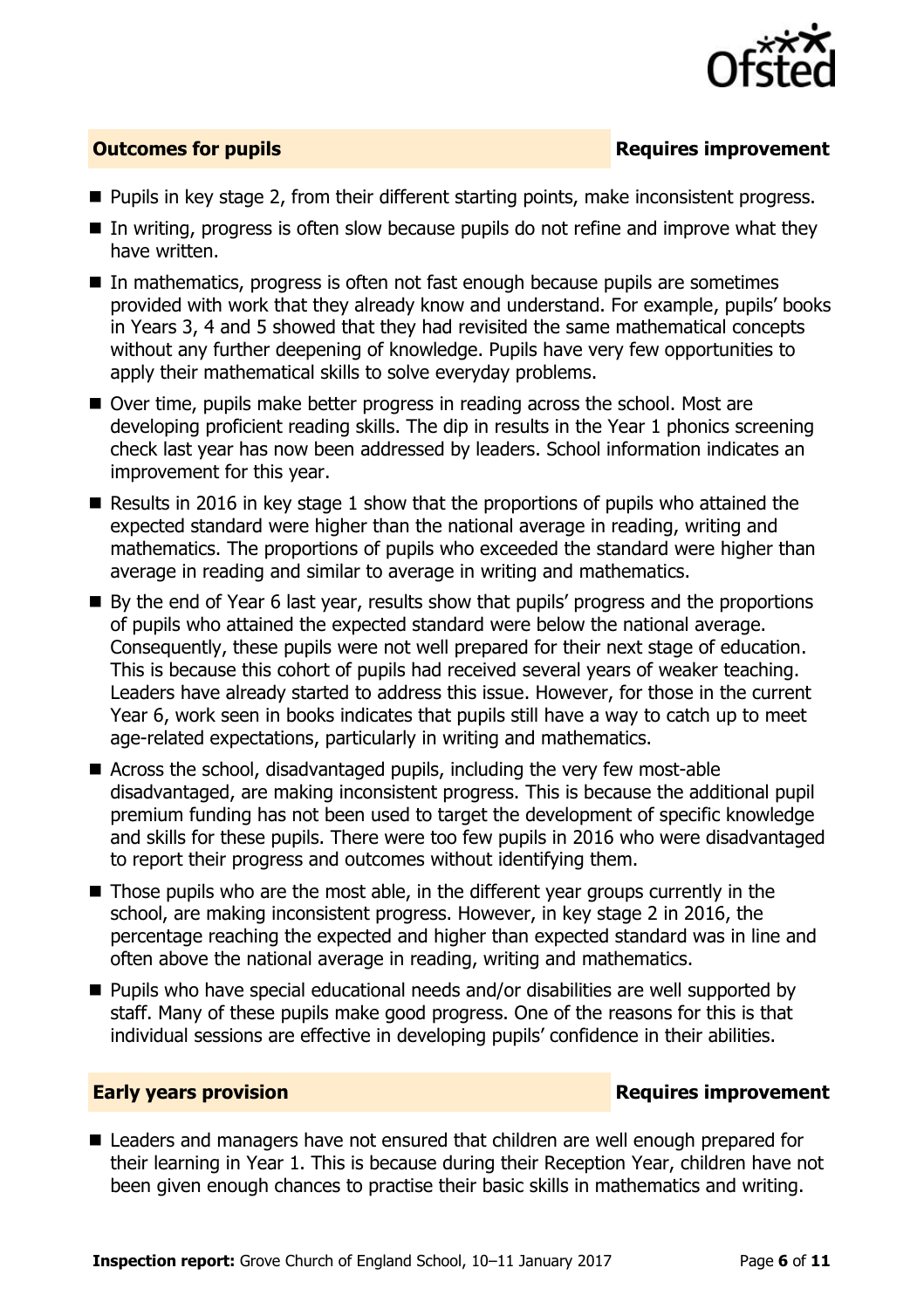

- Children enter the early years with knowledge and skills that are typical for their age. The proportion of children achieving an overall good level of development when they leave Reception is broadly in line with that found nationally. However, the proportion of children working at expected levels in writing and in shape, space and measure in mathematics is lower than average.
- Leaders recognised, several months ago, that additional support to improve practice in the early years was required. Since then, staff have made good use of the external advice provided.
- Teachers' planning has improved as a result of better assessment of children's needs. Planning now uses children's interests, enabling them to make more rapid progress.
- Additional funding for disadvantaged children is appropriately used to improve their progress and outcomes.
- **Parents are pleased with how their children are progressing in the early years. They** say that many of the activities provided have sparked their children's imagination.
- Children behave well. They are encouraged to develop their social skills effectively and take turns when using equipment. They treat each other with respect. Relationships between adults and children are very positive.
- The school's large and well-equipped outdoor environment enables children to explore a variety of different areas of learning. Handmade bug hotels and the mud kitchen enable children to develop an appreciation of nature.
- Safeguarding is effective. Leaders and staff are fully aware of all recent guidance regarding safeguarding. They have close links with external agencies and are vigilant in ensuring that policies and procedures are correctly followed.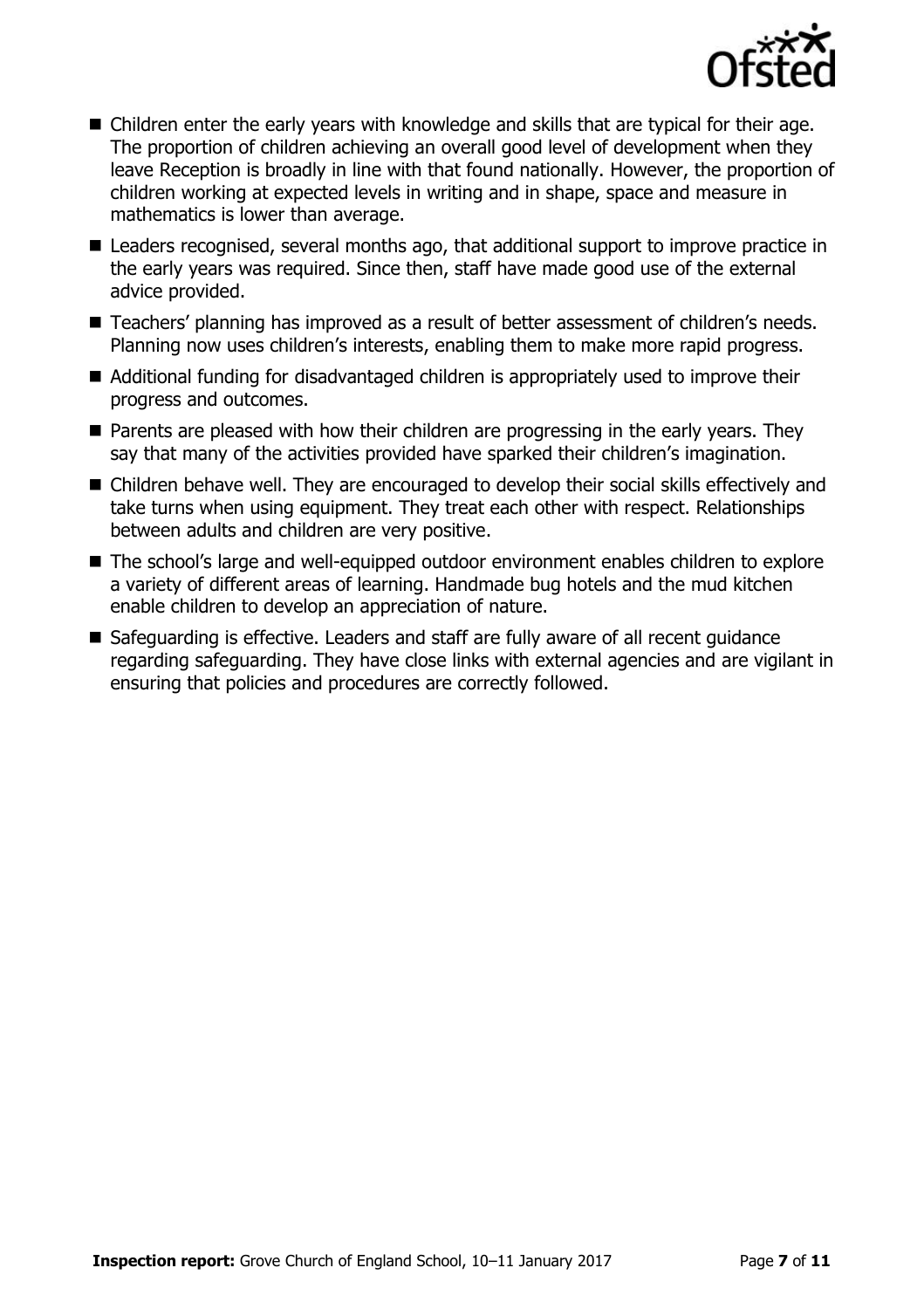

# **School details**

| Unique reference number | 140474      |
|-------------------------|-------------|
| Local authority         | Oxfordshire |
| Inspection number       | 10024541    |

This inspection was carried out under section 8 of the Education Act 2005. The inspection was also deemed a section 5 inspection under the same Act.

| Type of school                      | Primary                     |
|-------------------------------------|-----------------------------|
| School category                     | Academy converter           |
| Age range of pupils                 | $4$ to $11$                 |
| <b>Gender of pupils</b>             | Mixed                       |
| Number of pupils on the school roll | 176                         |
| Appropriate authority               | Academy trust               |
| Chair                               | Jean Holderness             |
| <b>Headteacher</b>                  | Susan Gould                 |
| Telephone number                    | 01235 769867                |
| Website                             | www.groveprimary.org        |
| <b>Email address</b>                | head.3228@grove.oxon.sch.uk |
| Date of previous inspection         | Not previously inspected    |

### **Information about this school**

- The school does not meet requirements on the publication of information about the anti-bullying strategy and the accessibility plan on its website.
- The school does not comply with Department for Education guidance on what academies should publish about: the address and telephone number of the academy trust; the annual reports and accounts; the funding agreement; and the memorandum of association.
- In December 2013, after its last inspection, the school converted to become an academy. It is part of the Oxford Diocesan Schools Trust, which is a multi-academy trust established by the Oxford Diocesan Board of Education.
- The school is smaller than the average-sized primary school.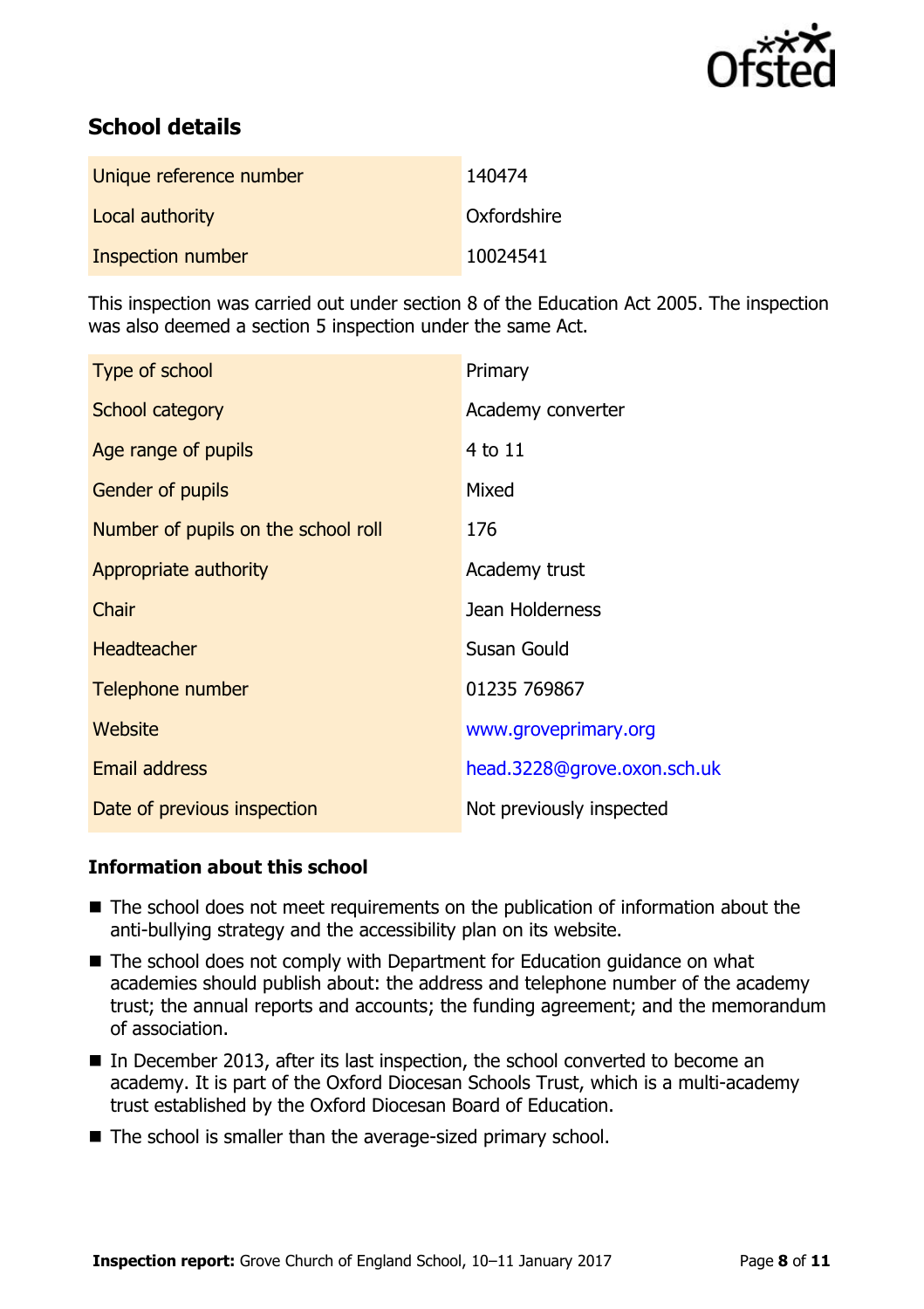

- From October 2015 to April 2016, there was some staffing turbulence and the school was led by several interim leaders. The new headteacher took up her post in April 2016. A new chair of the governing body has recently been appointed.
- Most pupils are White British and the proportion of pupils from other ethnic backgrounds is low.
- Children in the early years are taught in one full-time Reception class.
- $\blacksquare$  The proportion of pupils supported by the pupil premium is lower than that found in most schools.
- The proportion of pupils who have special educational needs and/or disabilities is lower than the national average.
- The school runs a breakfast and after-school club. The school does not make use of any alternative provision.
- The school met the government's current floor standards, which are the government's minimum standards for pupils' attainment and progress, in 2015.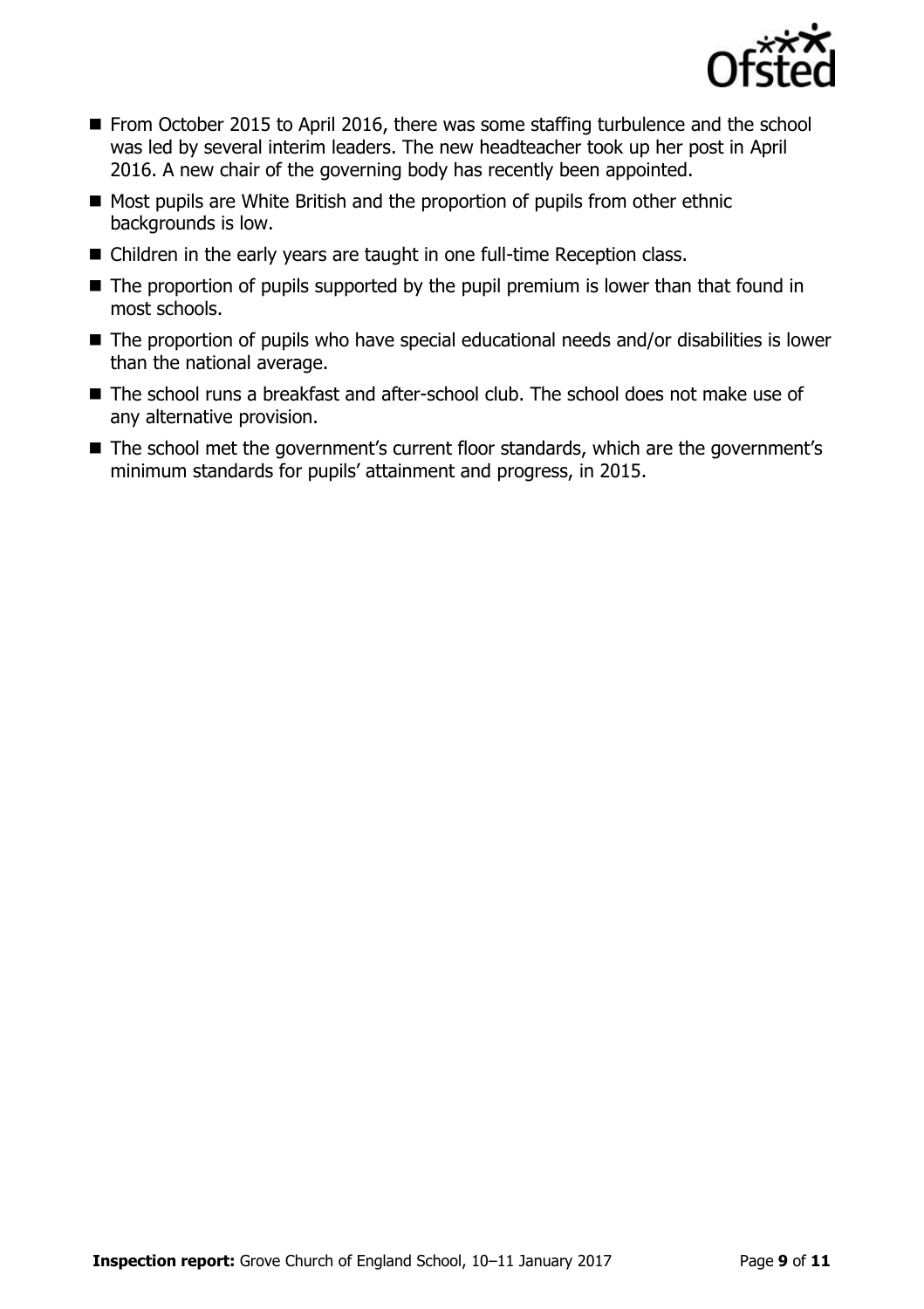

# **Information about this inspection**

- Inspectors observed teaching and learning in all classes. There were 10 lessons and part-lessons visited, many of which were observed jointly with senior leaders.
- Meetings were held with senior leaders, and representatives from the governing body and the Oxford Diocesan Schools Trust.
- Meetings were held with two groups of pupils. Inspectors looked at work in books and listened to some pupils reading. Inspectors considered the 54 responses to the online pupil questionnaire. There were also informal discussions with pupils at breaktime regarding what it was like to be a pupil at this school.
- **Inspectors took account of 28 responses to the online Parent View questionnaire and** spoke to parents at the beginning of the school day.
- The views expressed by members of staff in eight online questionnaires were considered.
- Inspectors looked at a range of documentation and policies, including the school's improvement plan. Information about the performance of the school in comparison with other schools nationally was considered, along with documents about pupils' current attainment and progress. Documents checking the quality of teaching and learning and records relating to behaviour, attendance, child protection and safeguarding were also examined.

### **Inspection team**

| Liz Bowes, lead inspector | <b>Ofsted Inspector</b> |
|---------------------------|-------------------------|
| <b>Patrick Taylor</b>     | Ofsted Inspector        |
| <b>Kevin Parfoot</b>      | Ofsted Inspector        |